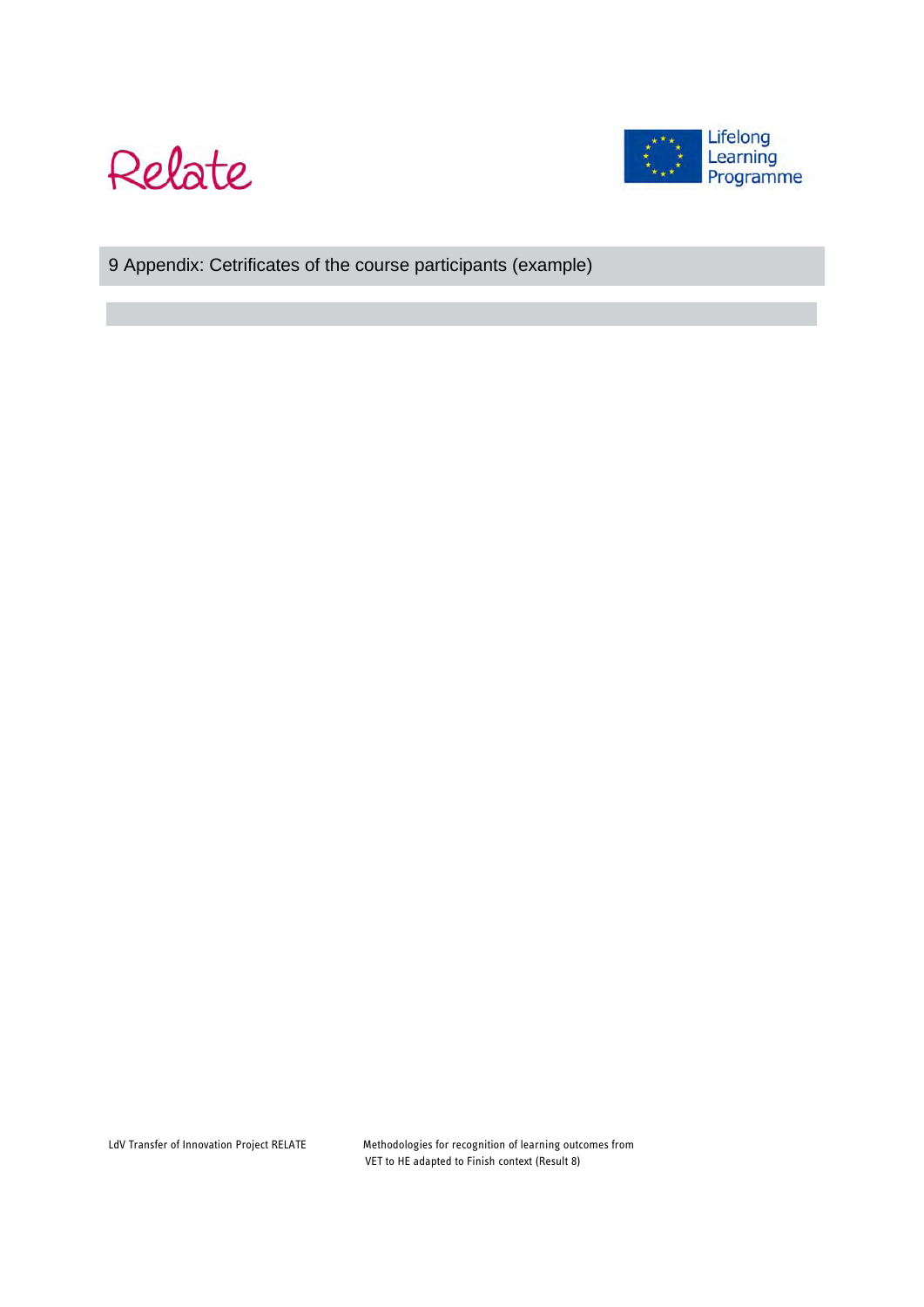

# Certificate

# **Triin Laasi**

has participated on a simulation pedagogy course 2-3.6.2015

# **Simulation Pedagogy Cource**

Content Designing and instructing simulation scenarios Providing effective feedback and debriefing Assessing of the use of simulation pedagogy

**Lecturers** Senior lecturers Päivi Smahl and Marja Silén-Lipponen, Savonia University of Applied Sciences

3.6.2015

**Savonia University of Applied Sciences** 

Markku Viita, Research Manager





Lifelong Learning Programme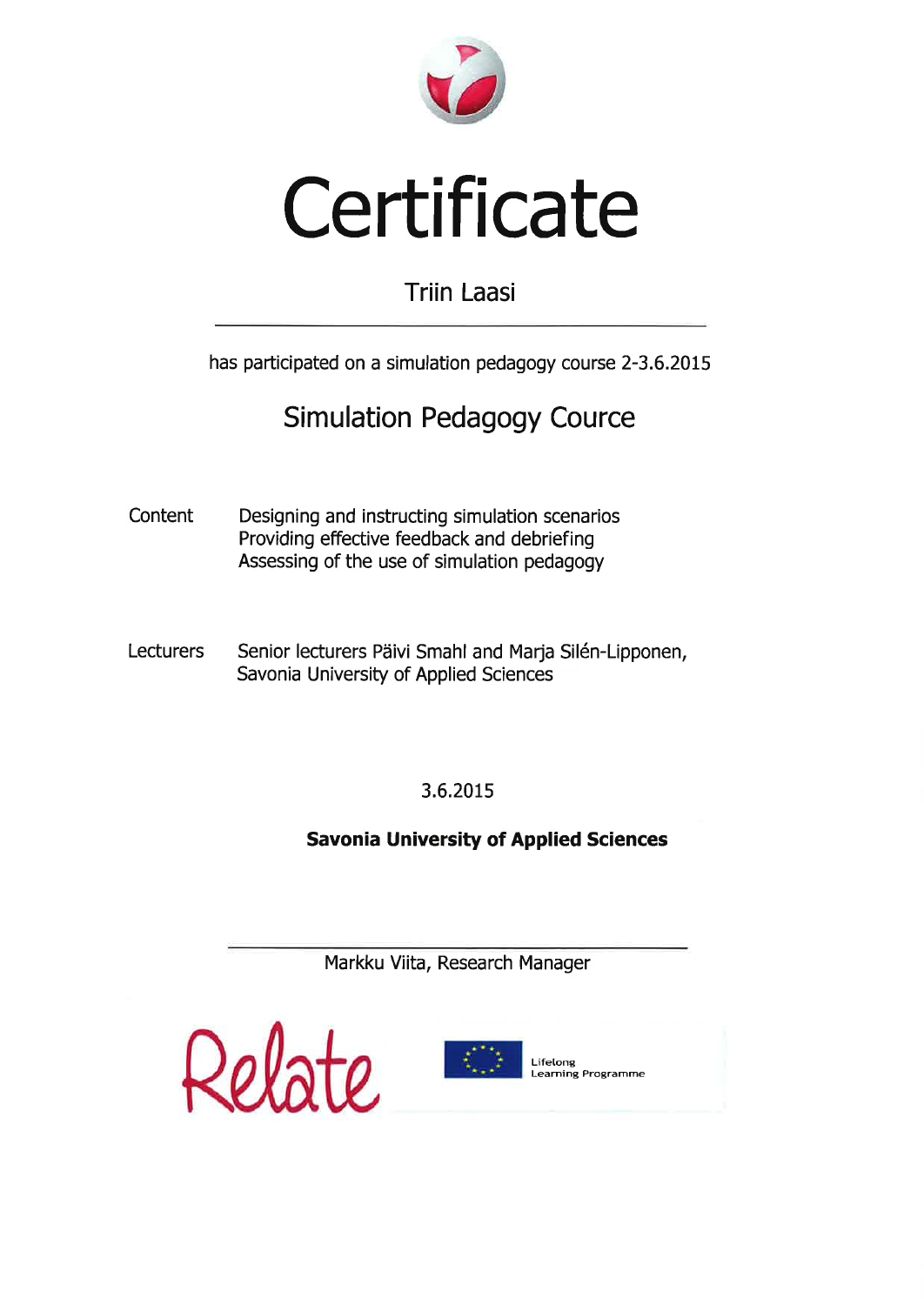



10 Appendix: Description about the course

LdV Transfer of Innovation Project RELATE Methodologies for recognition of learning outcomes from VET to HE adapted to Finish context (Result 8)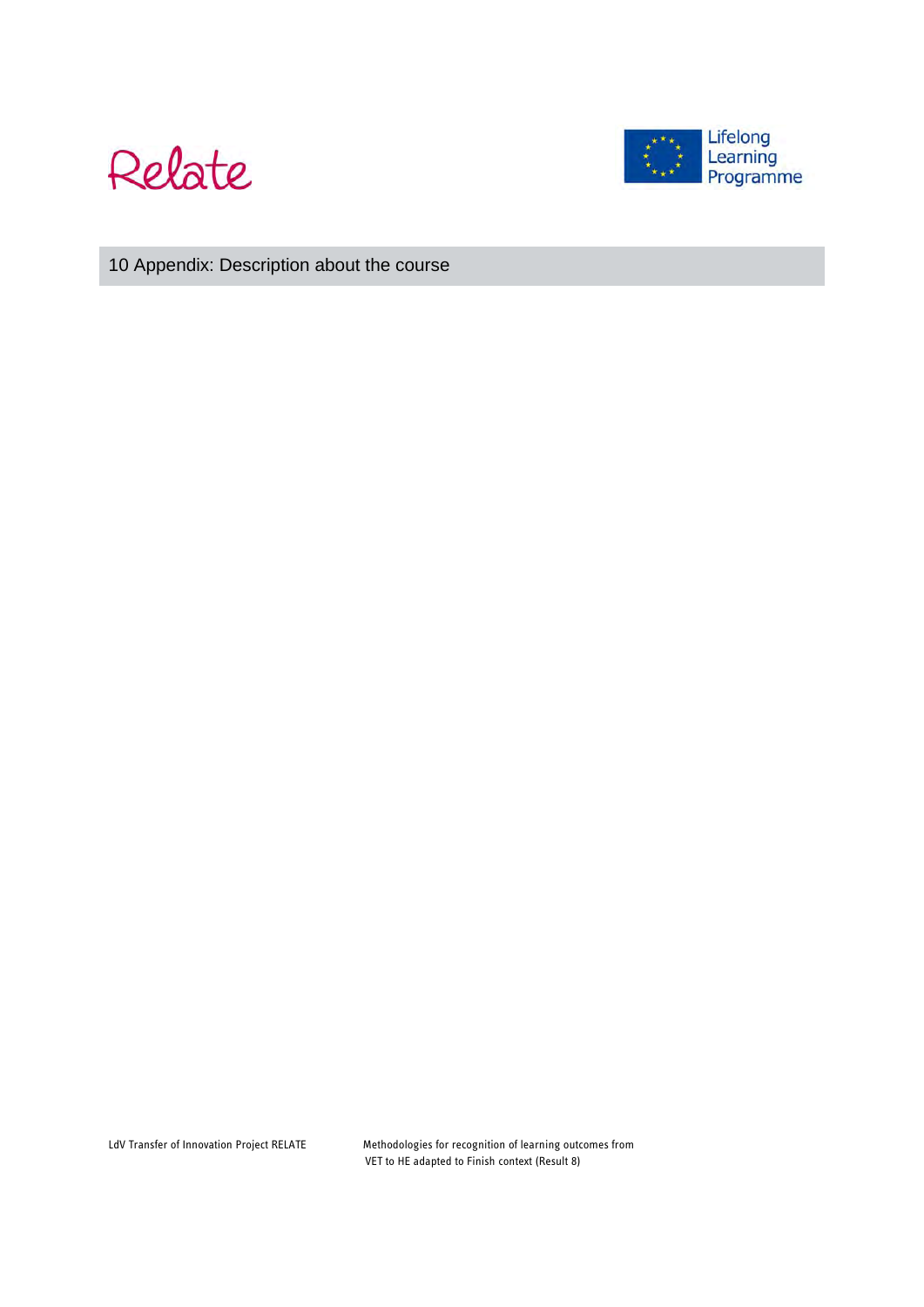



Lifelong

Learning Programme

## **SIMULATION AS A COMPREHENSIVE LEARNING AND EVALUATION METHOD**

#### **Advantages of simulation**

Hands-on practical learning is essential in many disciplines, but educators and managers are worried about practicing in real clinical settings, which occasionally can cause mistakes or errors. Simulation as a combination of pedagogy and technique allows practicing in situations similar to the real life without placing customers or patients at risk. The possibilities to apply simulation into education are various and designers continuously improve the technology of simulators.

Even though the costs of simulation training are high, it is a worthwhile investment for the long term because effectiveness of simulation-based training improves clinical competence and hopefully later customer/patient safety as well. So far it has been noticed that simulations have made possible to expose students to the conditions that were often missed during the usual training and thus improves students' technical-, communication and problem solving skills. Moreover, simulation has fostered students' confidence and helped them to participate in teamwork more fluently during their clinical practice.

#### **Simulation pedagogy**

Simulation is a technique to replace or amplify real experiences with guided experiences that evoke or replicate substantial aspects of the real world in a fully interactive manner. The base of simulation is on socio-constructivism and experiential learning; it aims to enhance learning and helps to construct new skills and knowledge on base of the previous competence. Kolb has been described the experiential learning cycle as containing four related parts: concrete experience, reflective observation, abstract conceptualization, and active experimentation. Simulation offers the opportunity of practiced experience in a controlled fashion, which can be reflected on at leisure. Experiential simulation learning is particularly suited to professional learning, where integration of discipline theory and practice needs to be combined.

Simulation suits in all disciplines, which allow trainees to model situations and practice skills in a risk free environment. It improves technical-, communication and problem solving skills, fosters overall confidence and helps to participate in teamwork fluently. Simulation also gives opportunities to learn from each other and reflect on the learning together. Moreover, it improves safety or quality of the given care or service and thus gives opportunity to replace experience that are too dangerous or too difficult to do for real. Simulation can be used with all kinds of learners, because the simulator can be stopped, paused, restarted, forward etc. Also time compression or expansion can be used to make things happen more quickly or less quickly than in real life.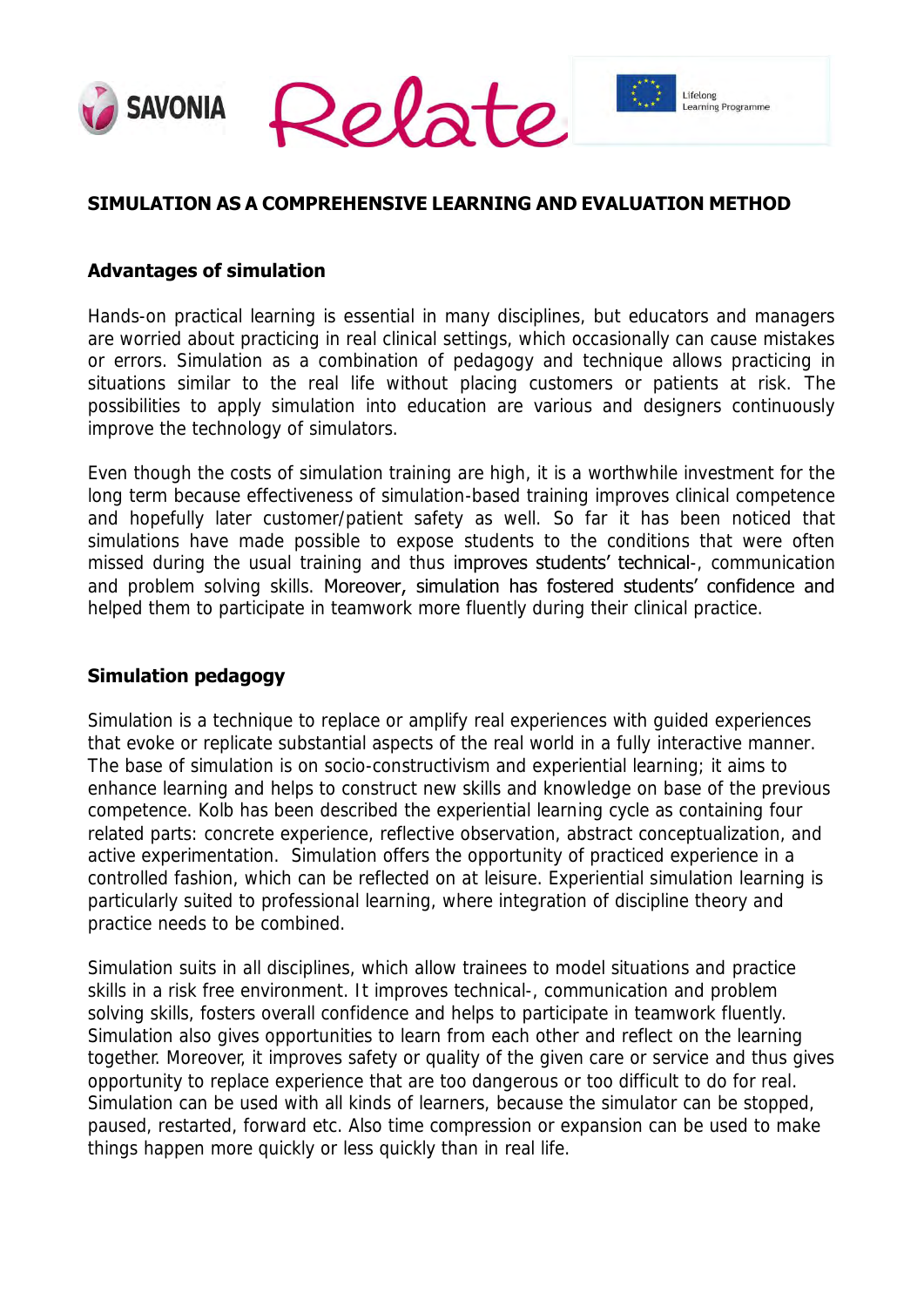







Picture 1. Maarit and Hanna practicing in caring situation scenario.

Even though simulation aims to modify reality or authencity as perfect as is possible, the perfect reality isn't always desirable. In simulation can be used various kinds of unreality to maximize learning. Thus instructor is an example of cognitive scaffolding; helping the learners so they don't have to manage everything themselves. Learners can concentrate on learning a few things while the instructor gives them cues and clues they wouldn't certainly have in real situations.



Picture 2. Vivienne as an old lady in home health care and Hanna ans Susanne as students.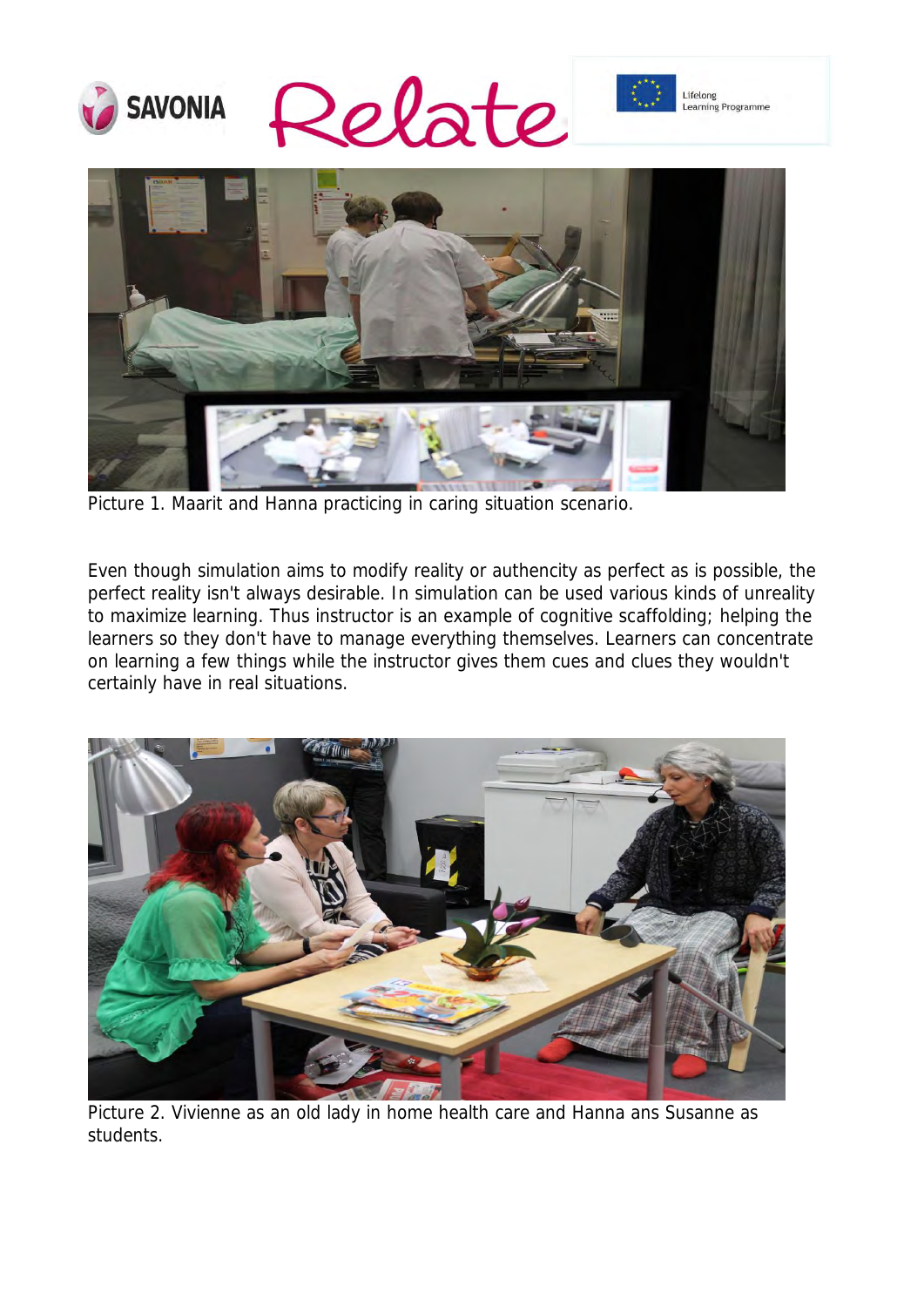



Lifelong

Learning Programme

Simulation is also a powerful technique for performance assessment. The metrics and psychometrics of simulation based assessment require more study and practice, but it is a unique window on performance and therefore can already be used even for high stakes exams. That is why in Relate project it will be pilot tested in RPL. However, before being able to use simulation as an evaluation method it should be concretely understood as a practical pedagogy. It this summary simulation is shortly described as a method and later on after the pilot tests (Fall 2015) as an assessment method.

### **Planning a Simulation Scenario**

There are plenty of different models for simulation; virtual simulation, role plays, skill practise and full scale simulation. In full scale simulation all the steps of the simulation are planned, the scenario is standardized and thus is reproducible and it always contains debriefing. The planning contains at least the following aspects:

Setting learning objectives (or outcomes) for the Simulation

- Set 2-3 clear learning objectives (or outcomes)
- **Describe the objectives so that they show what learners are able to do after** the exercise

Choosing the subject/topic for the simulation scenario

- Choose the subject/topic which supports the achievement of the objectives
- Take into account the learners' prior competence

Practical solutions of the scenario e.g. the background of the customer

- **Prepare the students beforehand with e.g. reading, test or questions, with** which they prepare for the simulation
- **Plan the customer case; preliminary information and background of the** customer/patient
- **Prepare the authentic environment**
- **Prepare what kind of equipment, furniture etc. are needed in the simulation**
- Choose the simulator or coach the standardized patient
- Plan step-by-step how the scenario proceeds
- Plan the closing criteria
- Plan the life-saver

Plan for the debriefing

- Plan how the debriefing proceeds
- Have a list for the questions to quide debriefing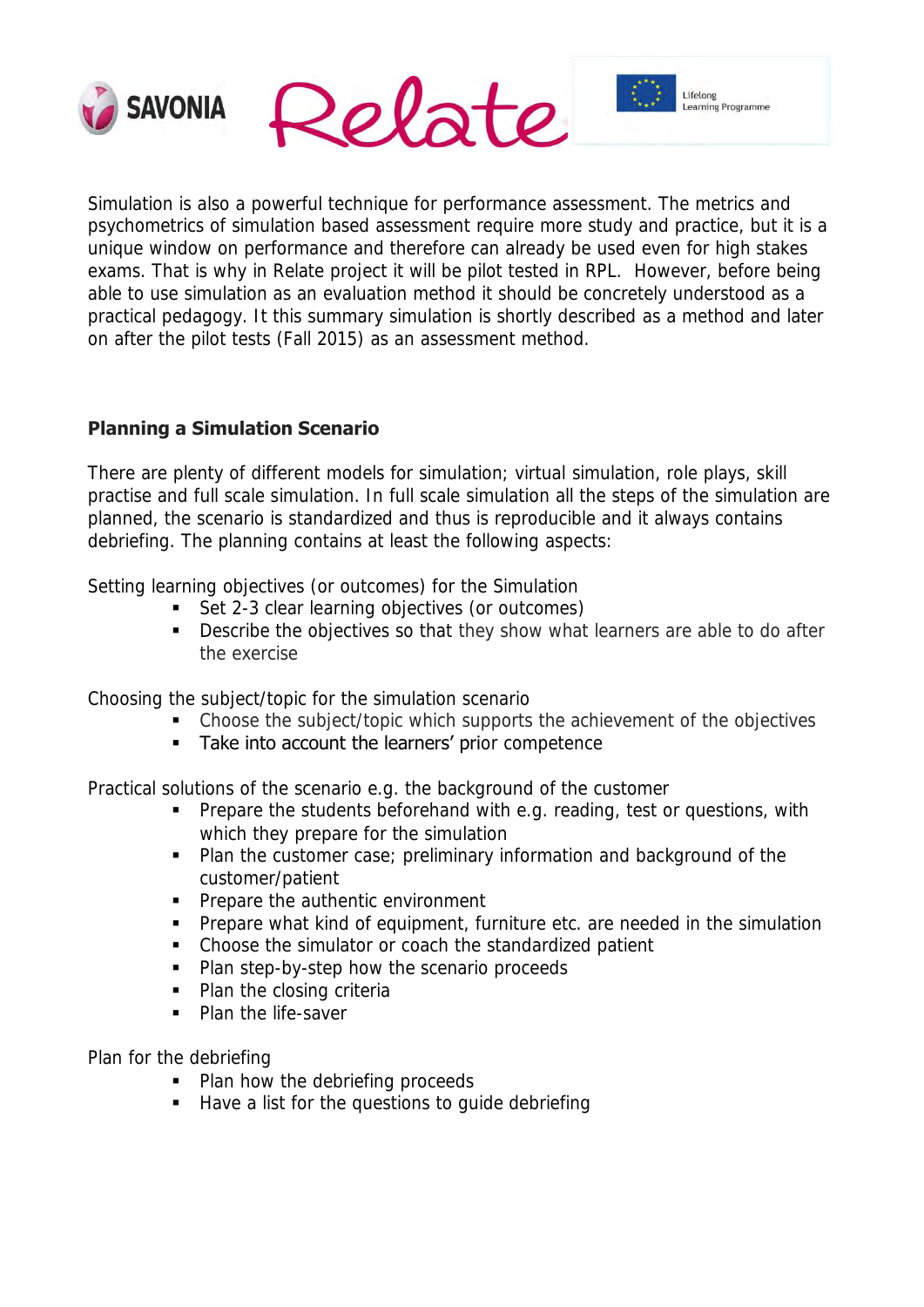





## **Debriefing**

Debriefing is an important aspect of simulation pedagogy. There are number of models for debriefing, but the core of the structural elements of facilitation are common to most forms. Some parties identify seven common structural elements involved in the debriefing process. The first two elements are the debriefer(s) and those to be debriefed. The third element is the experience itself (eg. the simulation), and the fourth is the impact this experience has on the participants. The concept of impact is important because adult learners typically need to be emotionally moved by the event, and the event needs to be relevant to their everyday lives to make an impact. The fifth and sixth elements involve recollection and report. Reporting of the event, although usually carried out in a verbal manner, may be written or involve the completion of a formal questionnaire. The seventh element is time: the experience will be seen differently depending on how much time has passed before the debriefing. Although most debriefing approaches are conducted very soon after the experience, some allow more time for formal reflection, with reporting long after the event via a written report of an individual event or through keeping a journal.



Picture 3. Relate simulation pedagogy course participants in Debriefing.

A number of models exist incorporating the structural elements and describe various debriefing or facilitation styles. These models probably all evolve out of the natural order of human processing: to experience an event, to reflect on it, to discuss it with others, and learn and modify behaviors based on the experience. Although reflection after a learning experience might occur naturally, it is likely to be unsystematic. It may not occur at all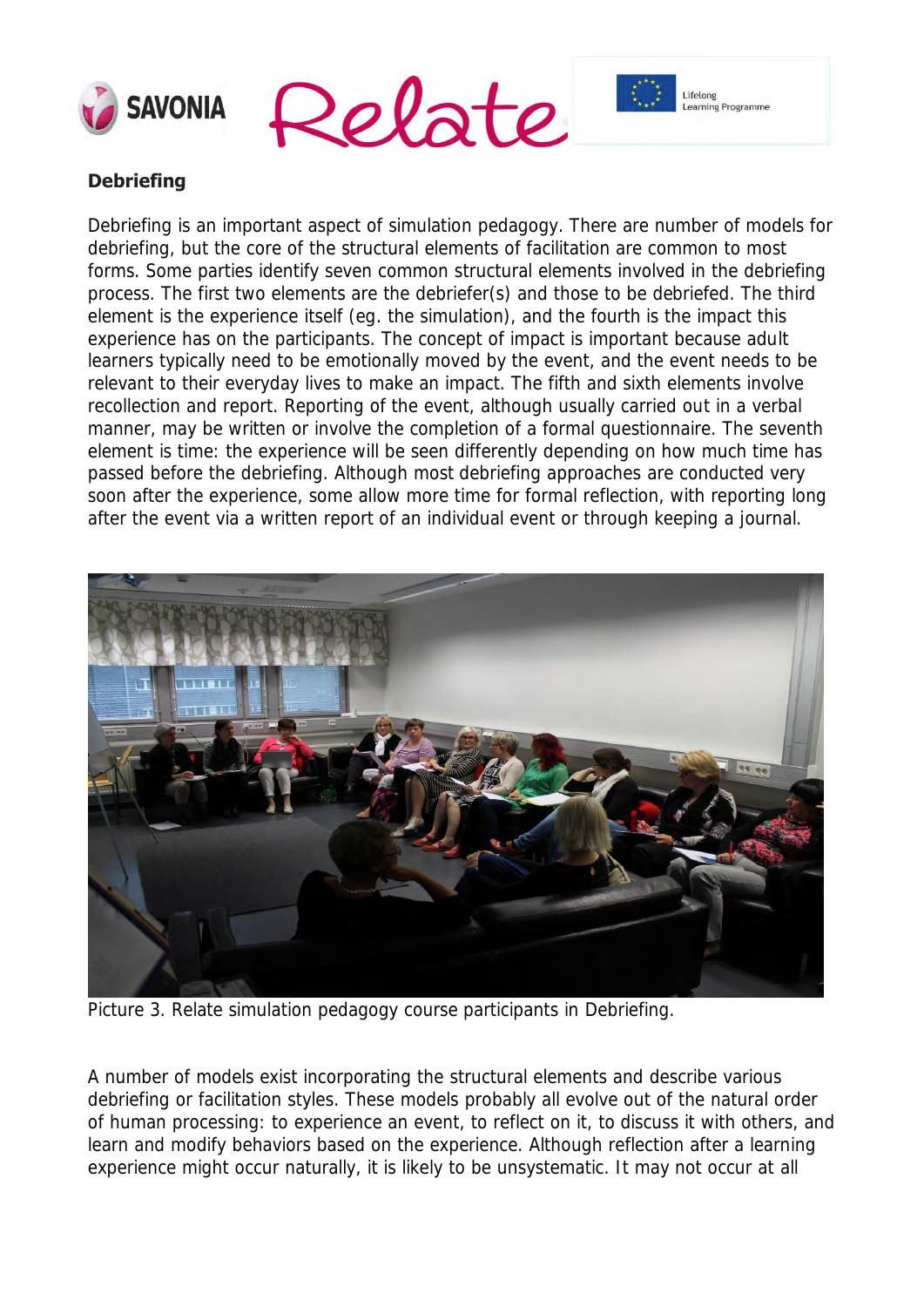



Lifelong

earning Programme

especially if the pressure of events prevents focusing on what has just transpired. Conducting a formal debriefing focuses the reflective process, both for individual participants and for the group as a whole. Debriefings may move of their own power through three phases: description, analogy/analysis, and application. However, without a facilitator participants may have trouble moving out of this first descriptive phase. The challenge for the facilitator is to allow enough time for defusing to occur, but direct the discussion in a more objective and global perspective, away from the individual to the group, and the person to the event.

The design of the debriefing session is tailored to the learning goals/ objectives and the participant and team characteristics. Objectives may be well defined, and specified beforehand, or may be emergent and evolve within the simulation. For well-defined objectives, such as a technical skill or a particular team behavior, the debriefing session affords the opportunity to examine how closely participants' performance has approached a known target, and what needs to be done to bridge any observed gaps between performance and target.

#### **Arranging a simulation pedagogy course on 2-3.6.2015**

Finnish SUAS participants of Relate project arranged and modified a simulation pedagogy course to the project partners to help them evaluate the method as a possible RPL assessment method. In the participants were taught about simulation as an learning and assessment method, planned a simulation scenario and facilitated debriefing. During the course was used a pedagogical mentoring process for the participants. The mentoring model included all the simulation phases from planning a scenario, briefing and facilitation to the debriefing.



Picture 4. Relate participants active participation in the simulation pedagogy course.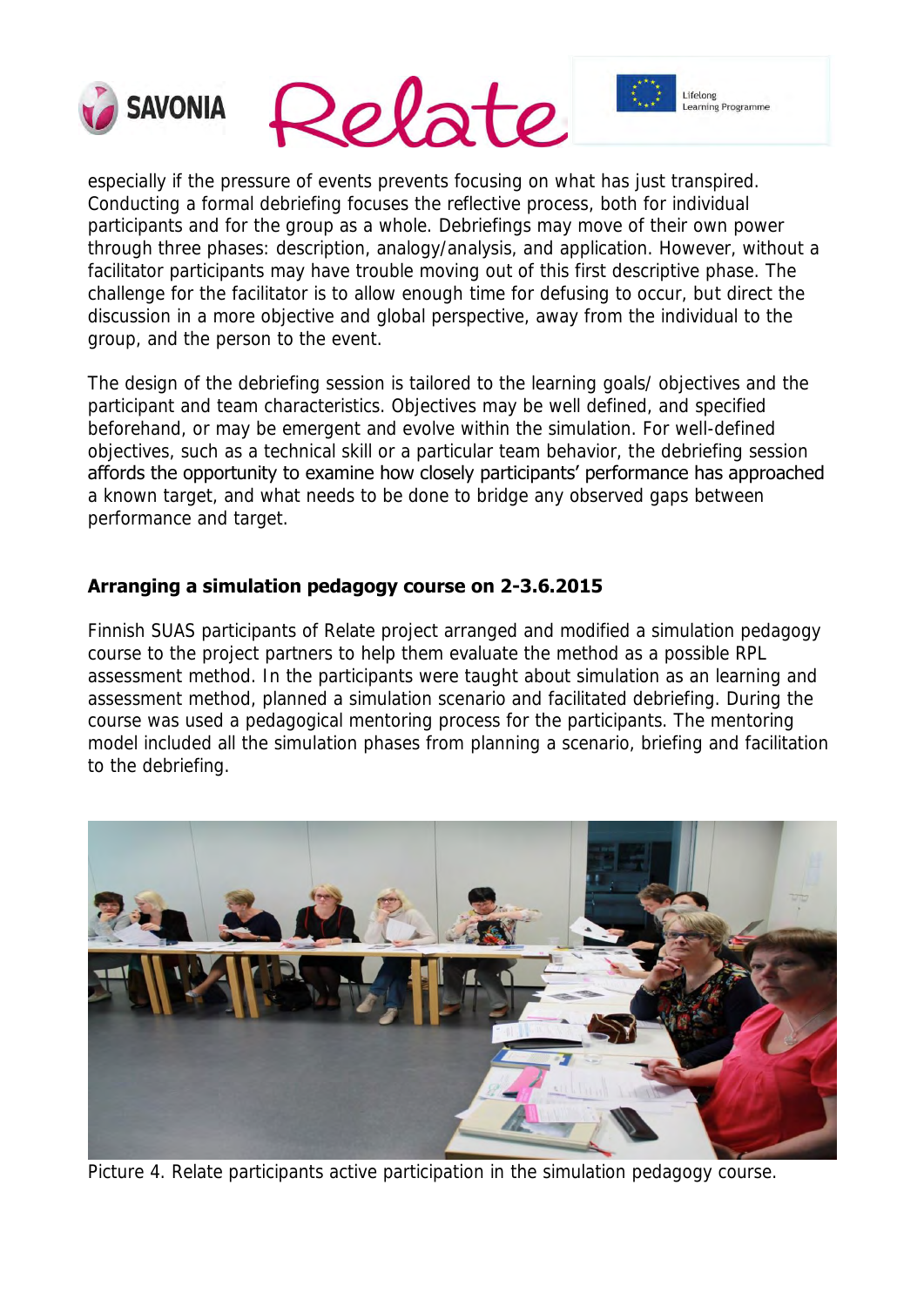

In mentoring process simulation facilitators guided to create scenarios with clear learning goals emulating real life situations; planning the environment, technology, the time allotted for the simulation and choosing the standardized patient or manikin. During the simulations facilitators got guidance in ensuring the students<sup>2</sup> positive learning experiences. They were troubleshot with technological problems and offered encouragement. Debriefing was mentored going through the learning experiences and facilitators actions during simulations.

The focus and the programme for the simulation pedagogy course was as follows:

The focus of this course is to learn how to

- design and develop simulation scenarios
- facilitate simulation pedagogy
- provide effective feedback and debriefing
- evaluate the use of simulation pedagogy

#### **Tuesday 2.6.2015, 9-18**

Simulation pedagogy course opening. Simulation as a pedagogical method.

Debriefing as an powerful and imperative element of simulation pedagogy.

Presentation of using simulators and AV technique in teaching (Nordic Simulators).

Lunch

Planning a simulation scenario.

Planning a simulation scenario in small groups with mentor.

Coffee-break

How to instruct and conduct a simulation; a demonstration of a simulation scenario and debriefing.

Finalizing simulation scenario in small groups and setting up simulation environment.

#### **Wednesday 3.6.2015, 9-17**

Simulation scenario 1